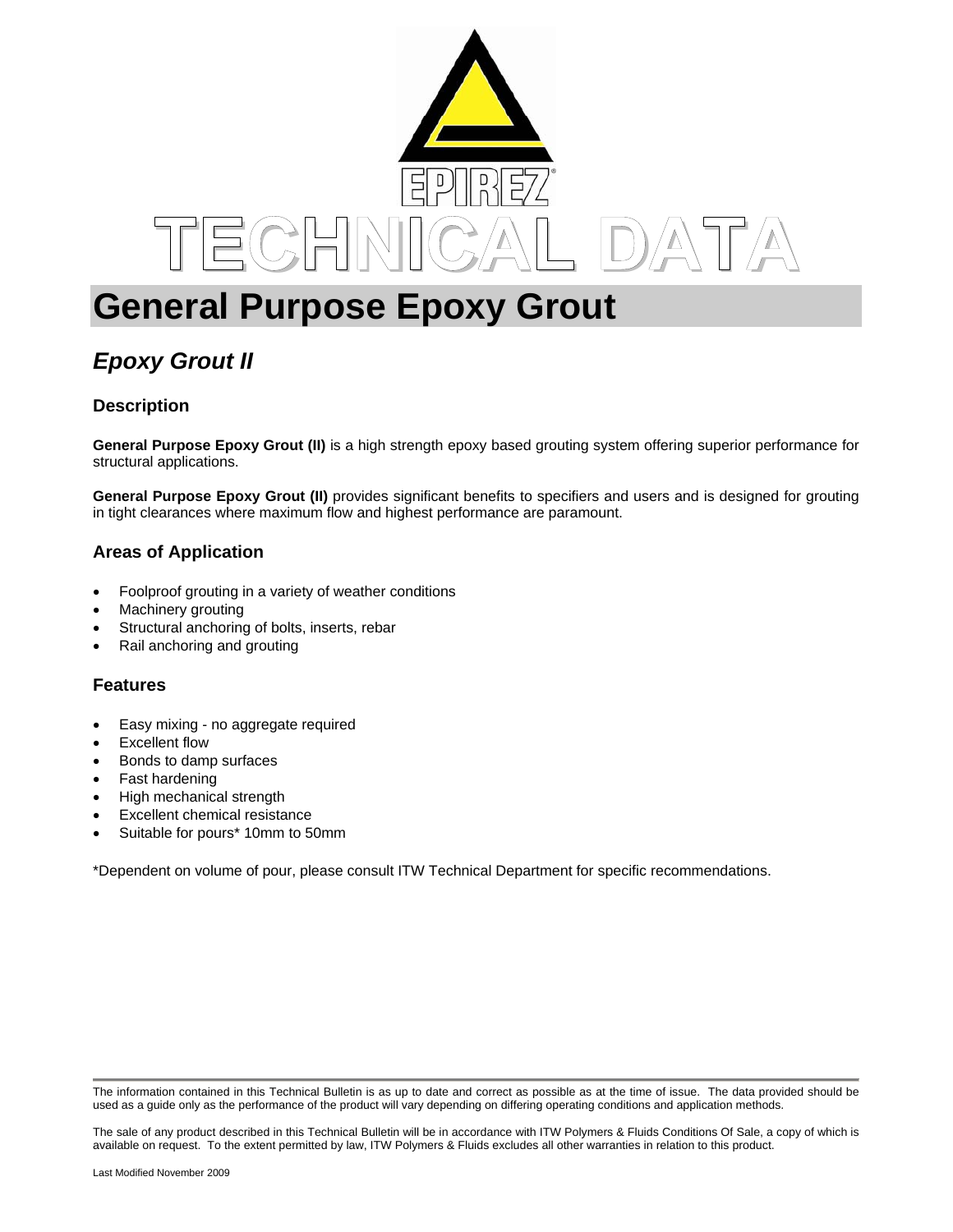## **General Properties**

| <b>Shelf Life</b>                                     | 2 Years                  |
|-------------------------------------------------------|--------------------------|
| Appearance of Compound                                | Cream non-settling paste |
| Appearance of Hardener                                | <b>Black thin liquid</b> |
| Mixing Proportions by Weight                          | 1 Hardener to 9 Compound |
| by Volume                                             | 1 Hardener to 5 Compound |
| Density                                               | 1.6 $g/cm3$              |
| <b>Initial Mixed Viscosity</b>                        | 6.8 Pa.s at 25ºC         |
| Work Time                                             | 30 minutes at 25°C       |
| Cure Time                                             | 24 hours at 25ºC         |
| Compressive Strength, Ultimate                        | 100 MPa                  |
| Compressive Strength - In air                         |                          |
| 1 day                                                 | 30 MPa                   |
| 7 days                                                | 100 MPa                  |
| Compressive Strength - Poured through Hose Underwater |                          |
| 1 day                                                 | 20 MPa                   |
| 7 days                                                | 83 MPa                   |
| Compressive Modulus                                   | 4.0 GPa                  |
| <b>Brinell Hardness</b>                               | 36                       |
| Flammability                                          | Self extinguishing       |
| Water Absorption (14 Days, 20°C)                      | 0.08%                    |
| Impact Resistance (Izod)                              | 2.5 kg/cm <sup>2</sup>   |
| Dielectric Strength                                   | 180 kV/cm                |
|                                                       |                          |

### **Estimating data**

30 kg kit General Purpose Epoxy Grout (II) = 18.7 Litres

#### **Application directions**

New concrete should be at least 28 days old. All surfaces should be clean and free from rust, dust, oil, wax, grease etc. Concrete should be scabbled, if necessary, to remove any weak, crumbly structure. Formwork should be treated for release.

Pour contents of Hardener into Compound container and mix thoroughly for 5 minutes with a suitable blade fitted to a 400 rpm power mixer. Ensure all material around bottom and sides of can is incorporated. DO NOT AERATE. Pour mixed material slowly into the prepared void, from one side only, so as to avoid air entrapment. Do not install equipment before full cure is attained.

Surface preparation guidelines cannot cover all site or field contingencies and it is always recommended to perform an on-the-spot adhesion test as a Quality Assurance audit if doubt exists over the process.

# **Cleaning**

Tools and equipment may be cleaned before hardening commences by washing in **Epirez® Clean Up Solvent**. Do not use for cleaning hands or mixing with product.

#### **Limitations**

General Purpose Epoxy Grout (II) should not be applied at temperatures below 10<sup>°</sup>C.

#### **Storage and Shelf life**

Store in dry conditions between 10<sup>°</sup>C and 30<sup>°</sup>C, away from sources of heat and naked flames. Protect from frost. When stored in original sealed containers the minimum shelf life is 2 years.

#### **NEW ZEALAND**

ITW Polymers & Fluids Unit 2 / 38 Trugood Drive East Tamaki 2013, Auckland Phone (09) 272 1945 Fax (09) 273 6489